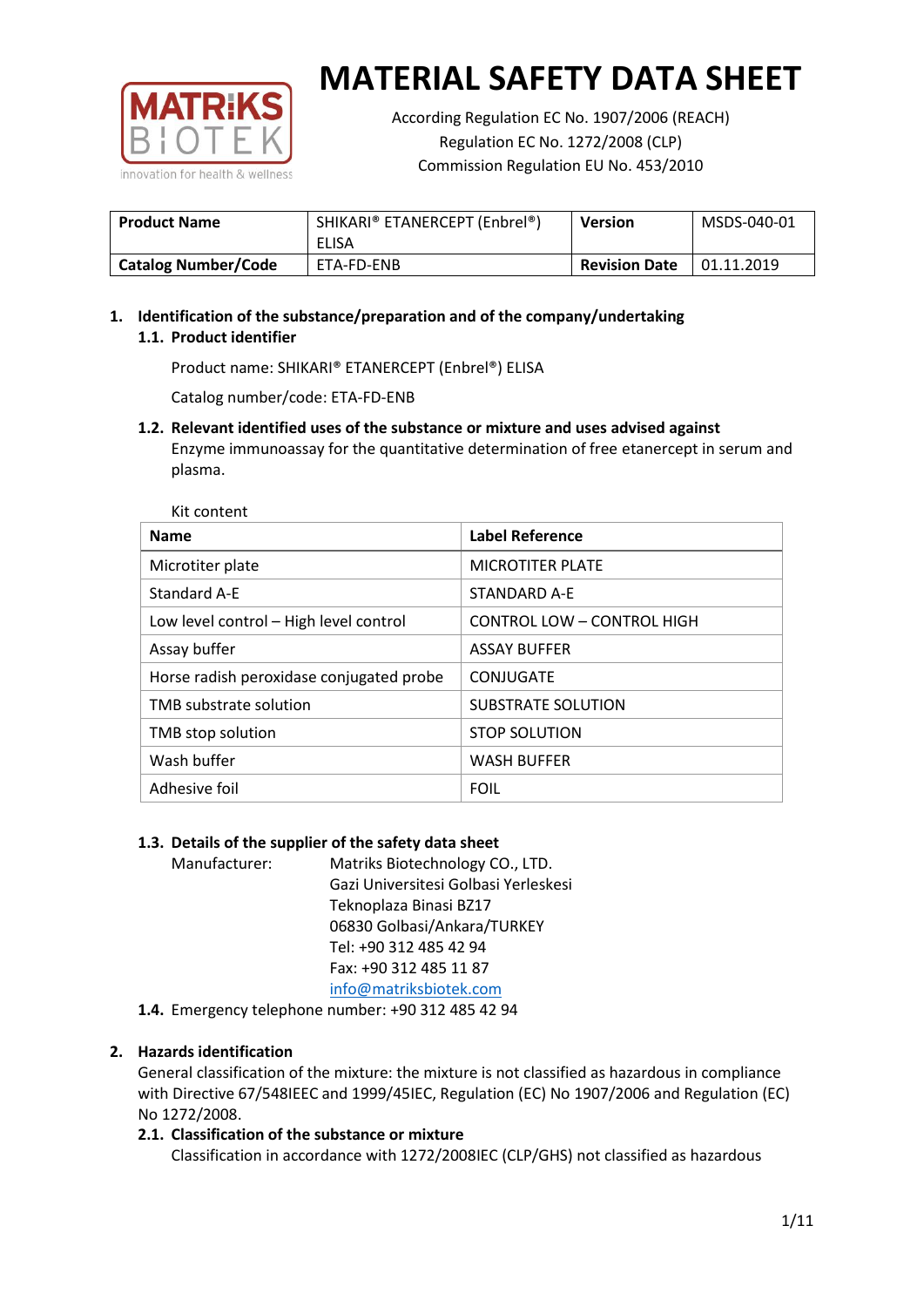

According Regulation EC No. 1907/2006 (REACH) Regulation EC No. 1272/2008 (CLP) Commission Regulation EU No. 453/2010

| <b>Product Name</b>        | SHIKARI® ETANERCEPT (Enbrel®)<br>ELISA | <b>Version</b>       | MSDS-040-01 |
|----------------------------|----------------------------------------|----------------------|-------------|
| <b>Catalog Number/Code</b> | ETA-FD-ENB                             | <b>Revision Date</b> | 01.11.2019  |

Classification in accordance with 67/548IEEC and 1999/45IEC (DPD) not classified as hazardous

## **2.2. Label elements**

This product is not under labelling according to Regulation (EC) n. 1272/2008

## **2.3. Other hazards**

Results of PBT and vPvB assessment: The substances in the mixture do not meet the PBT/vPvB criteria according to REACH (content <0,1% w/w), annex XIII; the substances in the mixture are not included in the Candidate List of SVHC.

**Note:** This product is intended for laboratory use by professional uses only. Use appropriate personal protective equipment while working with the reagents provided.

## **3. Composition/information on ingredients**

#### **3.1. Substances**

| <b>Stop Solution</b>                                                                                 |                                                                                                                               |
|------------------------------------------------------------------------------------------------------|-------------------------------------------------------------------------------------------------------------------------------|
| Ingredient                                                                                           | Hydrochloric Acid (HCL) Index No. 017-002-01-X                                                                                |
| CAS No (EC No)                                                                                       | 7647-01-0(231-595-7)                                                                                                          |
| Containing Conc. (%)                                                                                 | <5,0* (Dilution is not classified as hazardous<br>according to the European Regulation<br>67/548/EEC and 1272/2008/EC)        |
| Classification according to regulation (EC) No 1272/2008 (CLP) (related to the concentrated<br>form) |                                                                                                                               |
| Hazard Class and Category Codes(s)                                                                   | Skin Corr. 1B STOT SE 3                                                                                                       |
| Hazard Statement Code(s)                                                                             | H314, H335                                                                                                                    |
| Pictogram, Signal Word Code(s)                                                                       | GHS05, GHS07, Dgr                                                                                                             |
| Specific Conc. Limits, M-factors                                                                     | Skin Corr. 1B; H314: C≥25%<br>Skin Irrit. 2; H315: 10% ≤ C < 25 %<br>Eye Irrit. 2, H319: 10%≤C<25 %<br>STOT SE 3; H355: C≥10% |
| Directive 67/548/EEC                                                                                 | C; R34-37: C≥25%<br>Xi; R36/37/38: 10%≤C<25%                                                                                  |

#### **3.2. Mixtures**

| <b>Standards, Controls, Assay Buffer</b> |                                     |
|------------------------------------------|-------------------------------------|
| Ingredient                               | Sodium Azide Index no. 011-004-00-7 |
| CAS No (EC No)                           | 26628-22-8 (247-852-1)              |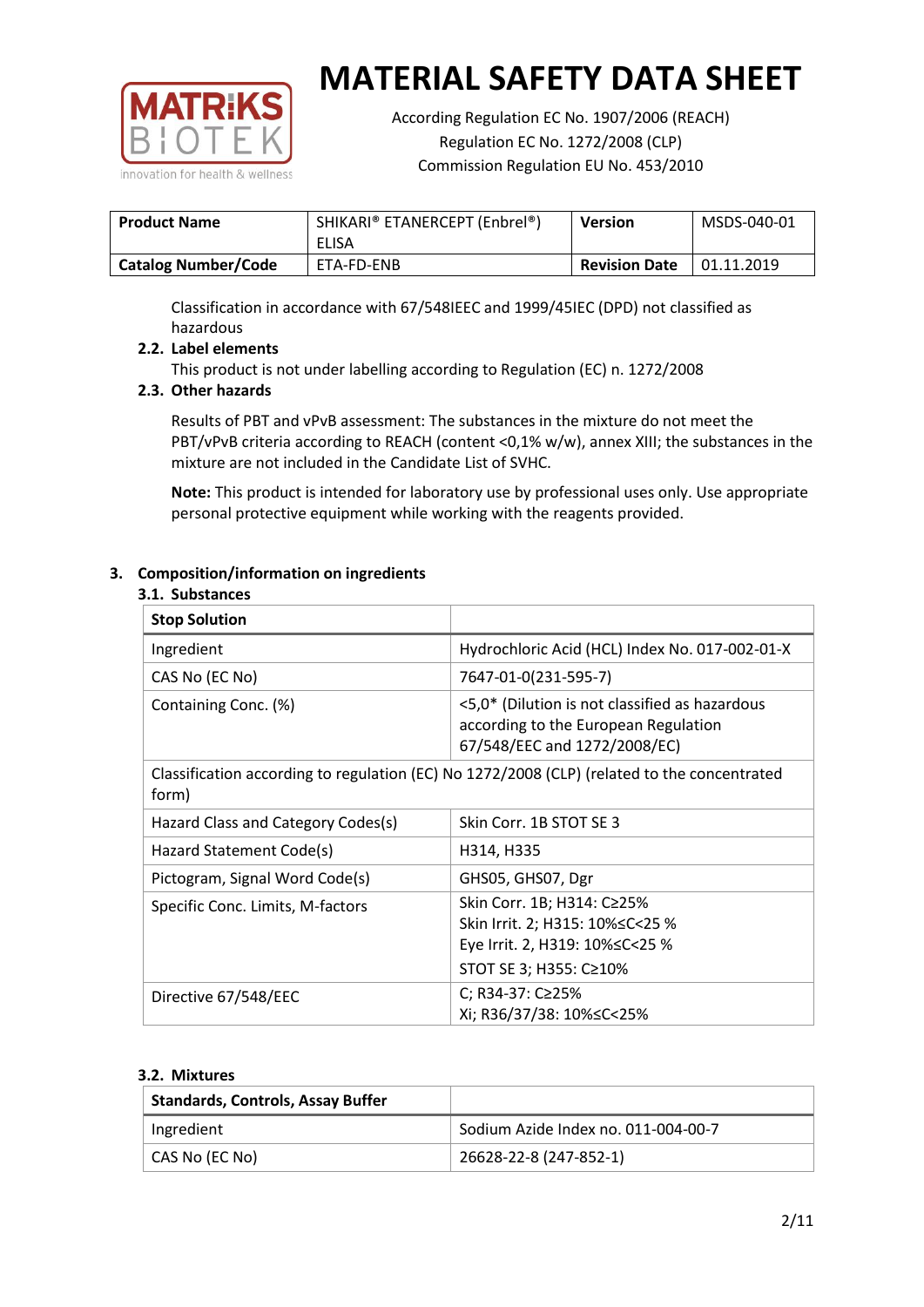

According Regulation EC No. 1907/2006 (REACH) Regulation EC No. 1272/2008 (CLP) Commission Regulation EU No. 453/2010

| <b>Product Name</b>        | SHIKARI® ETANERCEPT (Enbrel®)<br>ELISA | <b>Version</b>       | MSDS-040-01 |
|----------------------------|----------------------------------------|----------------------|-------------|
| <b>Catalog Number/Code</b> | <b>ETA-FD-ENB</b>                      | <b>Revision Date</b> | 01.11.2019  |

| Containing Conc. (%)                                                                                 | <0,001 % (Dilution is not classified as hazardous<br>according to the European Regulation<br>67/548/EEC and 1272/2008/EC) |  |
|------------------------------------------------------------------------------------------------------|---------------------------------------------------------------------------------------------------------------------------|--|
| Classification according to regulation (EC) No 1272/2008 (CLP) (related to the concentrated<br>form) |                                                                                                                           |  |
| Hazard Class and Category Codes(s)                                                                   | Acute Tox. 2 (oral)                                                                                                       |  |
|                                                                                                      | Acute Tox. 1 (dermal)                                                                                                     |  |
|                                                                                                      | STOT RE 2                                                                                                                 |  |
|                                                                                                      | Acute Aquatic 1                                                                                                           |  |
|                                                                                                      | Aquatic Chronic 1                                                                                                         |  |
| Hazard Statement Code(s)                                                                             | H300, H310, H373, H400, H410                                                                                              |  |
| Pictogram, Signal Word Code(s)                                                                       | GHS06, GHS08, GHS09                                                                                                       |  |
| Specific Conc. Limits, M-factors                                                                     | M-Factor-Aquatic Acute:1                                                                                                  |  |
| Directive 67/548/EEC                                                                                 | R23/24/25-36/37/38-50/53                                                                                                  |  |

| Conjugate                          |                                                                                                                                                  |
|------------------------------------|--------------------------------------------------------------------------------------------------------------------------------------------------|
| Ingredient                         | Proclin 150 Index no. 613-167-00-5                                                                                                               |
|                                    | Proclin 150 is a mixture of substances of the<br>components, 5-Chloro-2-methyl-4-isothiazolin-3-<br>one and 2-Methyl-2H -isothiazol-3-one (3:1). |
| CAS No (EC No)                     | 55965-84-9                                                                                                                                       |
| Containing Conc. (%)               | <0,0015% (Dilution is not classified as hazardous<br>according to the European Regulation<br>67/548/EEC and 1272/2008/EC)                        |
| form)                              | Classification according to regulation (EC) No 1272/2008 (CLP) (related to the concentrated                                                      |
| Hazard Class and Category Codes(s) | Acute Tox, 3<br>Skin Corr. 1B<br>Skin Sens. 1<br><b>Acute Aquatic 1</b><br><b>Aquatic Chronic 1</b>                                              |
| Hazard Statement Code(s)           | H301, H311, H314, H317, H331, H400, H410                                                                                                         |
| Pictogram, Signal Word Code(s)     | GHS05, GHS07, GHS09                                                                                                                              |
| Specific Conc. Limits, M-factors   | ≥0,6%: Skin Corr. 1B, H314<br>0,06 - < 0,6%: Skin Irrit. 2, H315<br>0,06 - < 0,6 %: Eye Irrit. 2, H319                                           |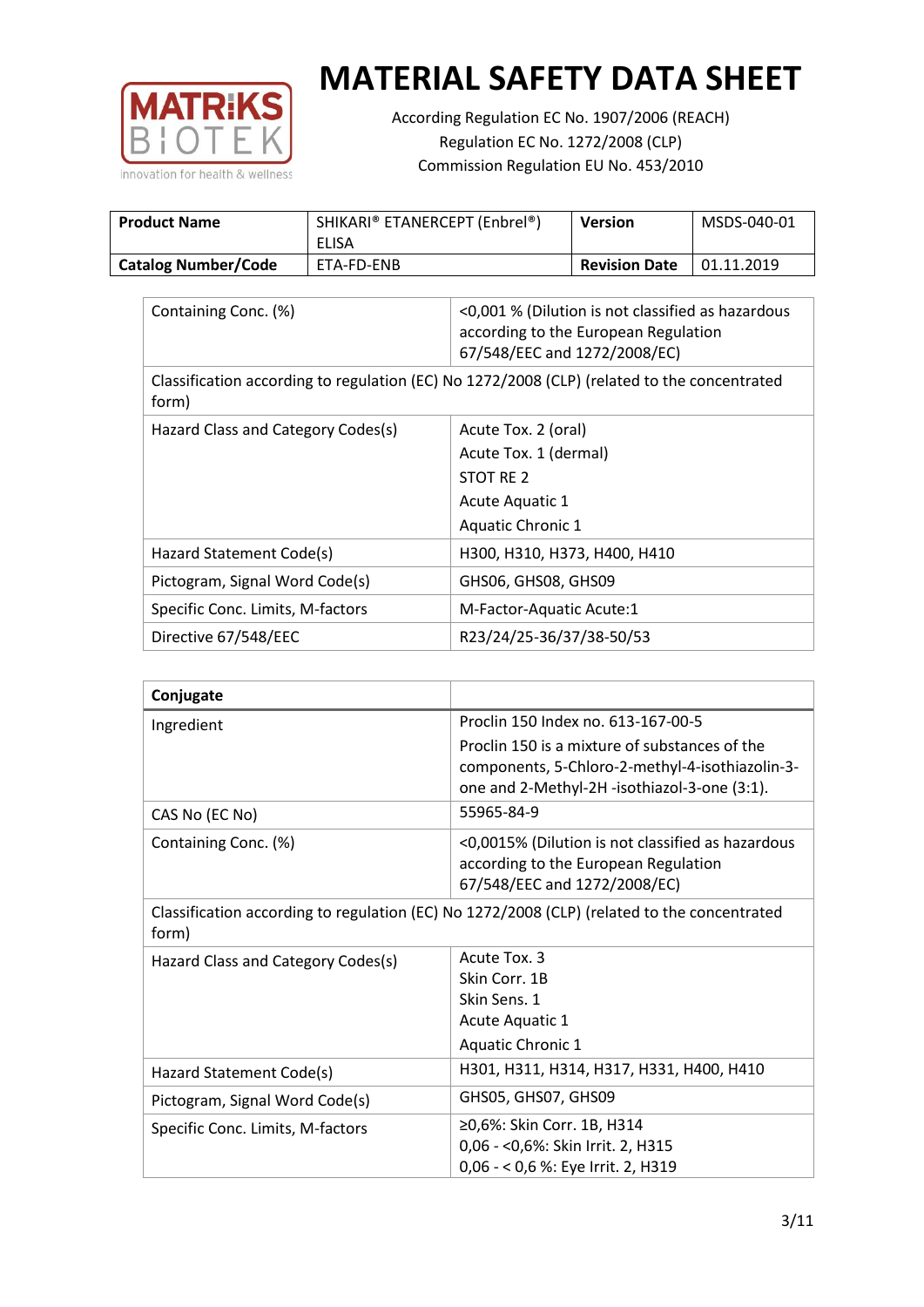

According Regulation EC No. 1907/2006 (REACH) Regulation EC No. 1272/2008 (CLP) Commission Regulation EU No. 453/2010

| <b>Product Name</b>        | SHIKARI® ETANERCEPT (Enbrel®)<br>ELISA | <b>Version</b>       | MSDS-040-01 |
|----------------------------|----------------------------------------|----------------------|-------------|
| <b>Catalog Number/Code</b> | ETA-FD-ENB                             | <b>Revision Date</b> | 01.11.2019  |

|                      | ≥0,0015 %: Skin Sens. 1, H317                |
|----------------------|----------------------------------------------|
|                      | M-Factor - Aquatic Acute: 10                 |
| Directive 67/548/EEC | T; N R:23/24/25-34-35-50/53                  |
|                      | $\frac{1}{2}$ S: (2-)26-28-36/37/39-45-60-61 |

#### **4. First-aid measures**

## **4.1. Description of first aid measures**

General advice: No special measures required. Consult physician in case of complaints. If inhaled: Supply fresh air.

In case of skin contact: Immediately flush skin with plenty of water. Cold water may be used. Remove contaminated clothing and shoes.

In case of eye contact: Check for and remove any contact lenses. Immediately flush eyes with plenty of water for at least 15 minutes. Cold water may be used. If swallowed: Rinse mouth with plenty of water

## **4.2. Most important symptoms and effects, both accurate and delayed**

There are no hazards under normal use conditions. Direct contact with eyes may cause slight and temporary irritation. Swallowing of larger amounts may lead to stomachache, vomiting or diarrhea.

## **4.3. Indication of any immediate medical attention and special treatment needed** No specific therapy known. Use supportive and symptomatic treatment.

## **5. Fire-fighting measures**

## **5.1. Extinguishing media**

Suitable extinguishing media: Water spray, alcohol resistant foam, dry-powder, carbon dioxide

Unsuitable extinguishing media: Direct water stream

- **5.2. Special hazards arising from the substance mixture** To the best of our knowledge, no special hazards can be defined
- **5.3. Advice for fire-fighters** No data available.

## **6. Accidental release measures**

- **6.1. Personal precautions, protective equipment and emergency procedures** Wear appropriate protective gloves and clothes.
- **6.2. Environmental precautions**

Dilute with plenty of water. Do not allow to enter sewers/surface or ground water.

#### **6.3. Methods and materials for containment and cleaning up**

Absorb with liquid-binding material (sand, diatomite, acid binders, universal binders, sawdust).

**6.4. Reference to other sections**

For personal protection see section 8.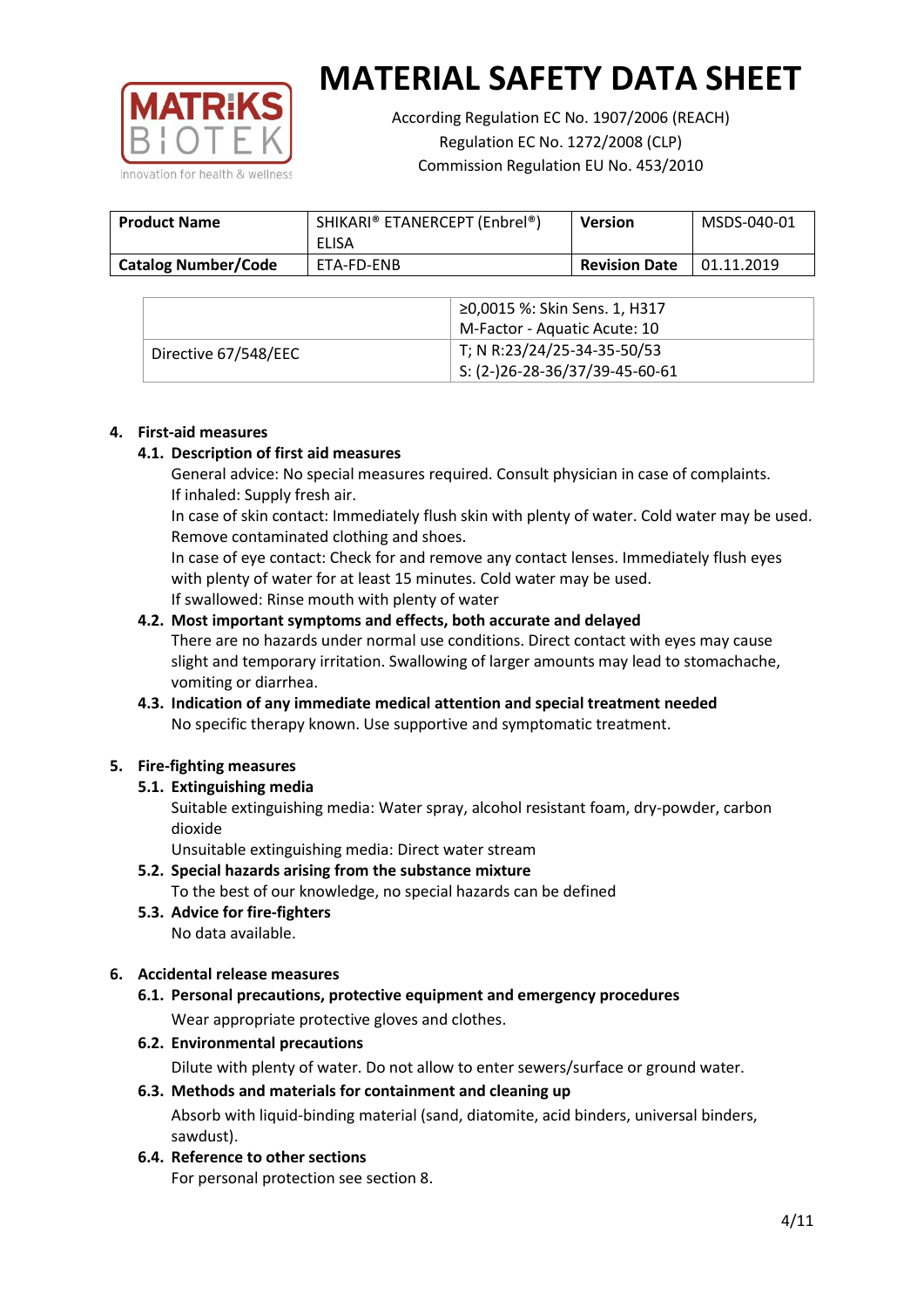

According Regulation EC No. 1907/2006 (REACH) Regulation EC No. 1272/2008 (CLP) Commission Regulation EU No. 453/2010

| <b>Product Name</b>        | SHIKARI® ETANERCEPT (Enbrel®)<br>ELISA | <b>Version</b>       | MSDS-040-01 |
|----------------------------|----------------------------------------|----------------------|-------------|
| <b>Catalog Number/Code</b> | ETA-FD-ENB                             | <b>Revision Date</b> | 01.11.2019  |

For disposal see section 13.

## **7. Handling and storage**

## **7.1. Precautions for safe handling**

Use all reagents in accordance with the relevant package insert provided with the product. Do not smoke, eat, drink or apply cosmetics in areas where kit reagents are handled. Wear disposable latex gloves when handling reagents.

Never pipet by mouth and avoid contact of reagents and specimens with skin and mucous membranes.

Handling should be done in accordance with the procedures defined by an appropriate national biohazard safety guideline or regulation.

Use all reagents in accordance with the relevant package insert provided with the product.

## **7.2. Conditions for safe storage, including any incompatibilities**

Store in tightly closed original packages or appropriately labeled alternate vessels. Store in dry, bunded areas. Keep away from direct sunlight and heat sources. Recommended storage temperature: 10-30°C (shipment), 2-8°C (long term storage). Protect from freezing. Keep away from food and drinks. Keep away from acids and heavy metals. Keep out of the reach of children.

## **7.3. Specific end uses**

For EU diagnostic product. For the rest of the world "Research use only".

## **8. Exposure controls/personel protection**

#### **8.1. Control parameters**

Indicative occupational exposure limit ES (2000/39IEC, Directive 2006/15IEC and Directive 2009/161IEC):

| <b>CAS</b> | <b>Substance</b> | Indicative occupational exposure limit |                         |
|------------|------------------|----------------------------------------|-------------------------|
|            | name             |                                        |                         |
| 26628-22-8 | Sodium Azide     | OEL mean (time-weighted 8 h):          | $0,1 \,\mathrm{mg/m^3}$ |
|            |                  | OEL short term (LS min):               | 0,3                     |
|            |                  | Notation: Skin                         |                         |

National work-place occupational exposure limits (only selected lands are displayed):

| <b>CAS</b> | <b>Substance</b> | <b>Occupational exposure limits</b> |                         |  |
|------------|------------------|-------------------------------------|-------------------------|--|
|            | name             |                                     |                         |  |
| 26628-22-8 | Sodium Azide     | Turkey                              |                         |  |
|            |                  | PEL:                                | $0,1 \,\mathrm{mg/m^3}$ |  |
|            |                  | $NPEL-P$ :                          | 0,3 mg/m <sup>3</sup>   |  |
|            |                  | D - absorb through skin             |                         |  |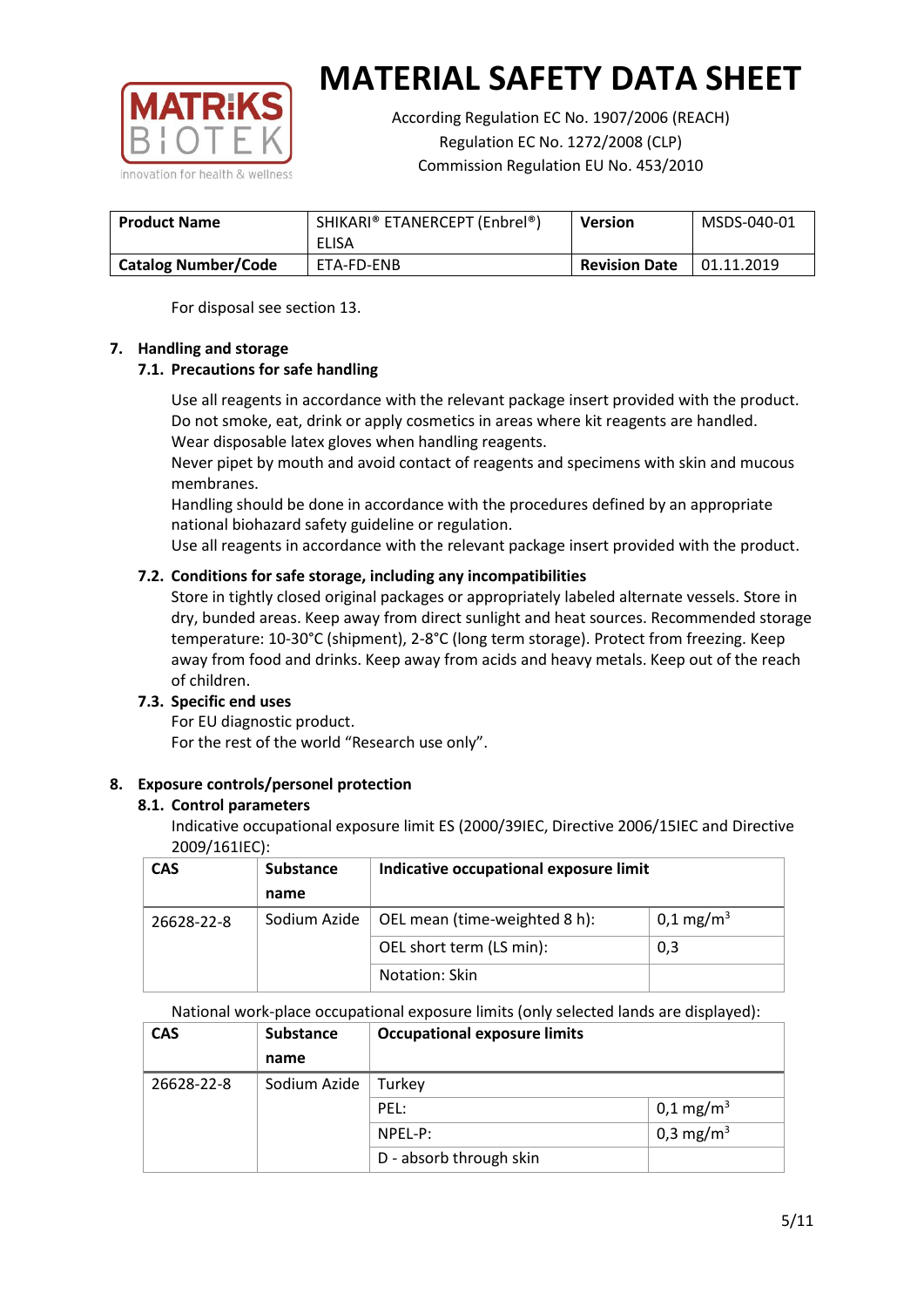

According Regulation EC No. 1907/2006 (REACH) Regulation EC No. 1272/2008 (CLP) Commission Regulation EU No. 453/2010

| <b>Product Name</b>        | SHIKARI® ETANERCEPT (Enbrel®)<br>ELISA | <b>Version</b>       | MSDS-040-01 |
|----------------------------|----------------------------------------|----------------------|-------------|
| <b>Catalog Number/Code</b> | ETA-FD-ENB                             | <b>Revision Date</b> | 01.11.2019  |

|  | I - irritating to mucosa (eye, airways) |                       |
|--|-----------------------------------------|-----------------------|
|  | and skin                                |                       |
|  | Government Regulation no.               |                       |
|  | 361/2007 Coll.                          |                       |
|  | Slovakia                                |                       |
|  | NPEL mean:                              | $0,1 \text{ mg/m}^3$  |
|  | NPEL short-term:                        | 0,3 mg/m <sup>3</sup> |
|  | Note K: absorbed through skin           |                       |
|  | Regulation 300/2007 Coll. (SK),         |                       |
|  | Appendix 1                              |                       |
|  | Germany                                 |                       |
|  | AGW - time weighted mean:               | 0,2 mg/m <sup>3</sup> |
|  | Short-term factor:                      | 2(1)                  |
|  | 1RGS-900                                |                       |
|  | United Kingdom                          |                       |
|  | TWA:                                    | $0,1 \text{ mg/m}^3$  |
|  | STEL:                                   | 0,3 mg/m <sup>3</sup> |
|  | France                                  |                       |
|  | TWA:                                    | $0,1 \text{ mg/m}^3$  |
|  | STEL:                                   | 0,3 mg/m <sup>3</sup> |

## Other recommended values: not set

| <b>CAS</b> | Substance name $\vert$ OEL - equivalents |   |
|------------|------------------------------------------|---|
|            | $\overline{\phantom{0}}$                 | - |
|            |                                          |   |

Indicative biological limits (Turkey, *432/2003* Coll.): not set

| Substance                | Evaluated as             | Limit values             |
|--------------------------|--------------------------|--------------------------|
| $\overline{\phantom{0}}$ | $\overline{\phantom{0}}$ | $\overline{\phantom{0}}$ |

DNEL: not available for the mixture. PNEC: not available for the mixture.

#### **8.2. Exposure controls**

General hygiene directives should be considered.

Keep away from food stuffs and beverages. Wash hands before breaks and at the end of the working day

#### **Personal protective equipment:**

| <b>Respiratory protection:</b> | Not required                                                      |
|--------------------------------|-------------------------------------------------------------------|
| Skin protection                | Protective gloves of nitrile or nature latex, satisfying the norm |
|                                | <b>DIN EN 455</b>                                                 |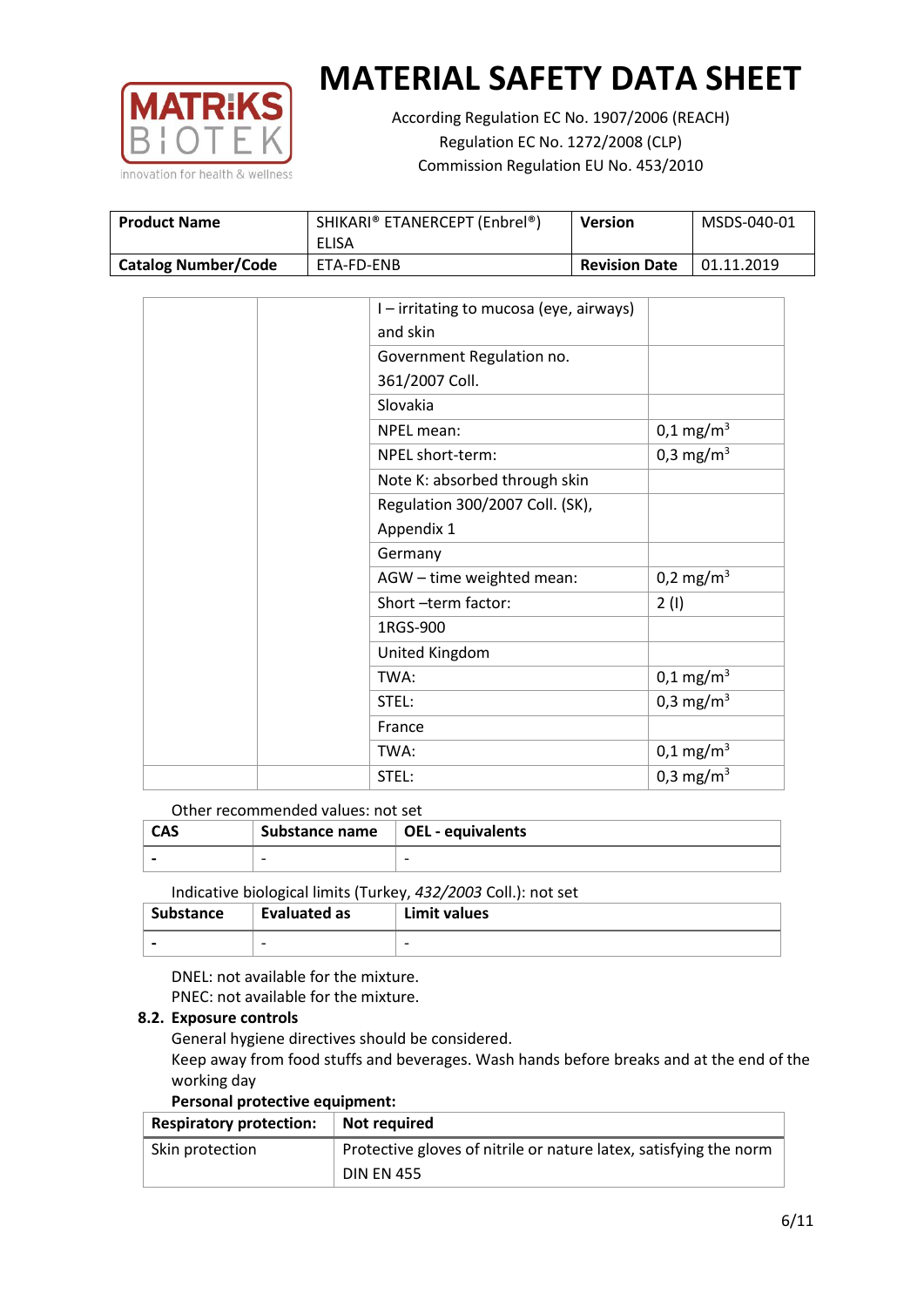

According Regulation EC No. 1907/2006 (REACH) Regulation EC No. 1272/2008 (CLP) Commission Regulation EU No. 453/2010

| <b>Product Name</b>        | SHIKARI® ETANERCEPT (Enbrel®)<br>ELISA | <b>Version</b>       | MSDS-040-01 |
|----------------------------|----------------------------------------|----------------------|-------------|
| <b>Catalog Number/Code</b> | ETA-FD-ENB                             | <b>Revision Date</b> | 01.11.2019  |

| Eye/Face protection | Safety glasses with side shields confirming to EN 166 (EN),<br>NIOSH (US) |
|---------------------|---------------------------------------------------------------------------|
| Body protection     | Impenetrable protective clothing                                          |

## **9. Physical and chemical properties**

# **9.1. Information on basic physical and chemical properties**

| <b>COMPONENT</b>       | <b>APPEARANCE</b> | <b>ODOR</b>     | pH             |
|------------------------|-------------------|-----------------|----------------|
| Microtiter plate       | Solid, white      | <b>Odorless</b> | Not applicable |
| Standards and controls | Liquid, colorless | <b>Odorless</b> | $7,4 \pm 0,05$ |
| Conjugate              | Liquid, red       | <b>Odorless</b> | $7,4 \pm 0,05$ |
| Assay buffer           | Liquid, blue      | <b>Odorless</b> | $7,4 \pm 0,05$ |
| Substrate solution     | Liquid, colorless | <b>Odorless</b> | $3,6 - 3,8$    |
| Stop solution          | Liquid, colorless | Odorless        | ${<}1$         |
| Wash buffer            | Liquid, colorless | <b>Odorless</b> | $7,4 \pm 0,05$ |

| <b>For All Components</b>                    |                                              |  |  |
|----------------------------------------------|----------------------------------------------|--|--|
| Odor threshold                               | No data available                            |  |  |
| Melting point/freezing point                 | No data available                            |  |  |
| Initial boiling point and range              | No data available                            |  |  |
| Flash point                                  | No data available                            |  |  |
| <b>Evaporation rate</b>                      | No data available                            |  |  |
| Flammability (solid, gas)                    | No data available                            |  |  |
| Upper/lower flammability or explosive limits | No data available                            |  |  |
| Vapour pressure                              | No data available                            |  |  |
| Vapour density                               | No data available                            |  |  |
| Relative density                             | No data available                            |  |  |
| Solubility(ies)                              | Fully miscible                               |  |  |
| Partition coefficient: n-octanol water       | No data available                            |  |  |
| Auto-ignition temperature                    | Product is not self-igniting                 |  |  |
| Decomposition temperature                    | No data available                            |  |  |
| Viscosity                                    | No data available                            |  |  |
| <b>Explosive properties</b>                  | Product does not present an explosion hazard |  |  |
| Oxidizing properties                         | No data available                            |  |  |

## **9.2. Other information**

No other information available.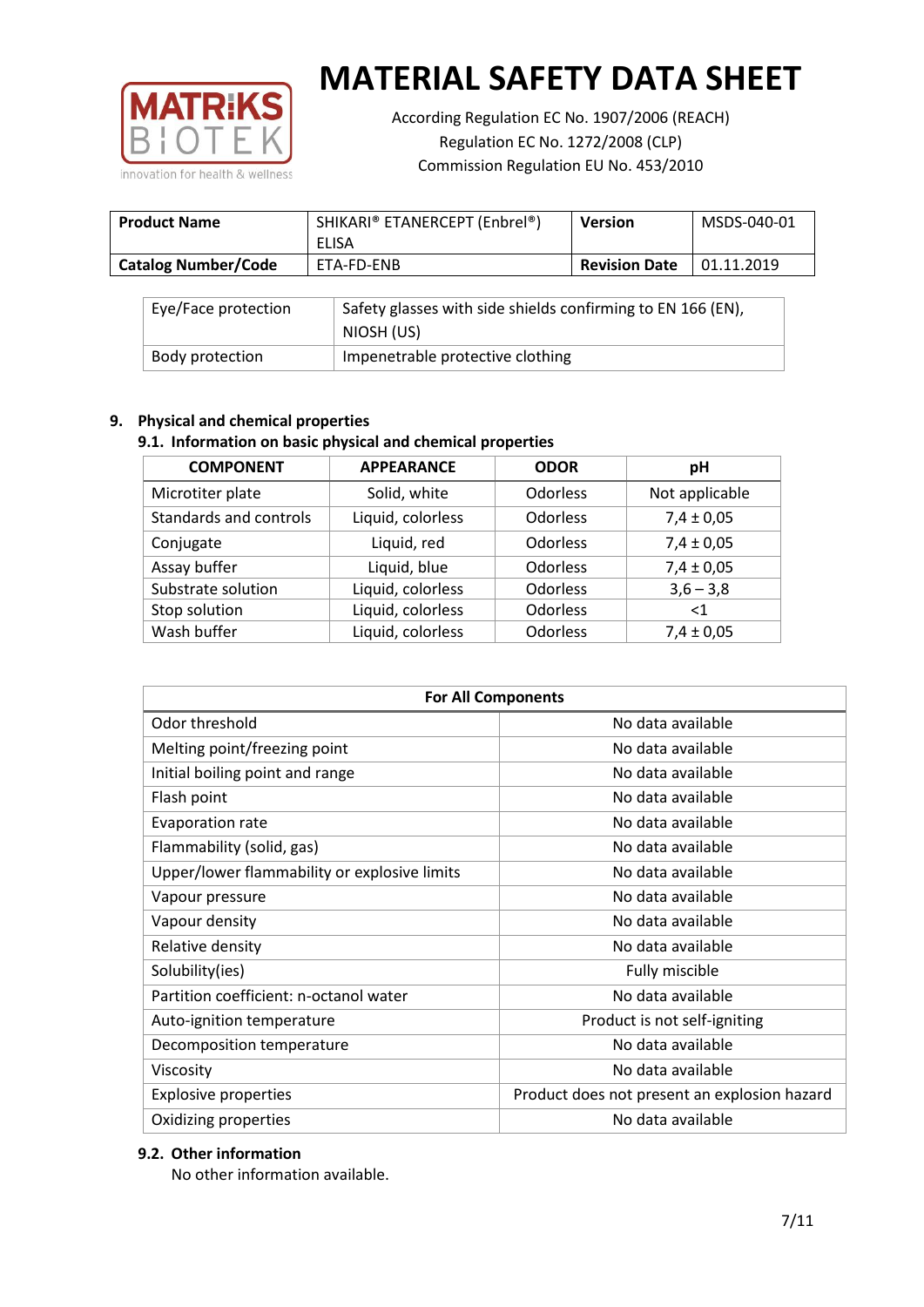

According Regulation EC No. 1907/2006 (REACH) Regulation EC No. 1272/2008 (CLP) Commission Regulation EU No. 453/2010

| <b>Product Name</b>        | SHIKARI® ETANERCEPT (Enbrel®)<br>ELISA | <b>Version</b>       | MSDS-040-01 |
|----------------------------|----------------------------------------|----------------------|-------------|
| <b>Catalog Number/Code</b> | ETA-FD-ENB                             | <b>Revision Date</b> | 01.11.2019  |

## **10. Stability and reactivity**

## **10.1. Reactivity**

Not reactive under normal conditions of storage and manipulation. Sodium azide has been reported to form lead or copper azide in laboratory plumbing (heavy metals) which may explode on percussion. Treatment of sodium azide with strong acids gives hydrazoic acid, which is also extremely toxic.

## **10.2. Chemical stability**

Mixture is chemically stable under normal conditions of storage and manipulation. Overheating may cause thermal decomposition.

## **10.3. Possibility of hazardous reactions**

Sodium azide has been reported to form lead or copper azide in laboratory plumbing (heavy metals) which may explode on percussion.

#### **10.4. Conditions to avoid**

Stable under normal conditions. Keep away from direct sunlight and heat sources. Do not mix with strong acids and heavy metals.

#### **10.5. Incompatible materials**

Strong acids, heavy metals, halogenated hydrocarbons.

## **10.6. Hazardous decomposition products**

Material does not decompose at ambient temperatures. Incomplete combustion and thermolysis may produce toxic, irritating and flammable decomposition products (such as carbon monoxide, carbon dioxide, sooth, aldehydes and other products of organic compounds decomposition, sulfur / nitrogen oxides).

#### **11. Toxicological information**

## **11.1. Information on toxicological effects**

## **11.1.1. Acute toxicity**

Based on available data, the classification criteria are not met. Based on composition, the mixture has low acute toxicity and no adverse effects for human health are expected under applicable conditions of exposure sodium azide.

## **11.1.2. Skin corrosion/irritation**

Based on available data, the classification criteria are not met. Prolonged or repeated skin contact may cause mild irritation and dermatitis (skin inflammation). However, these effects do not required classification

## **11.1.3. Serious eye damage/irritation**

Based on available data, the classification criteria are not met. Direct contact with eyes may cause slight and temporary irritation. However, these effects do not required classification

## **11.1.4. Respiratory or skin sensitization**

Based on available data, the classification criteria are not met. Compounds have no sensitization effects.

#### **11.1.5. Germ cell mutagenicity**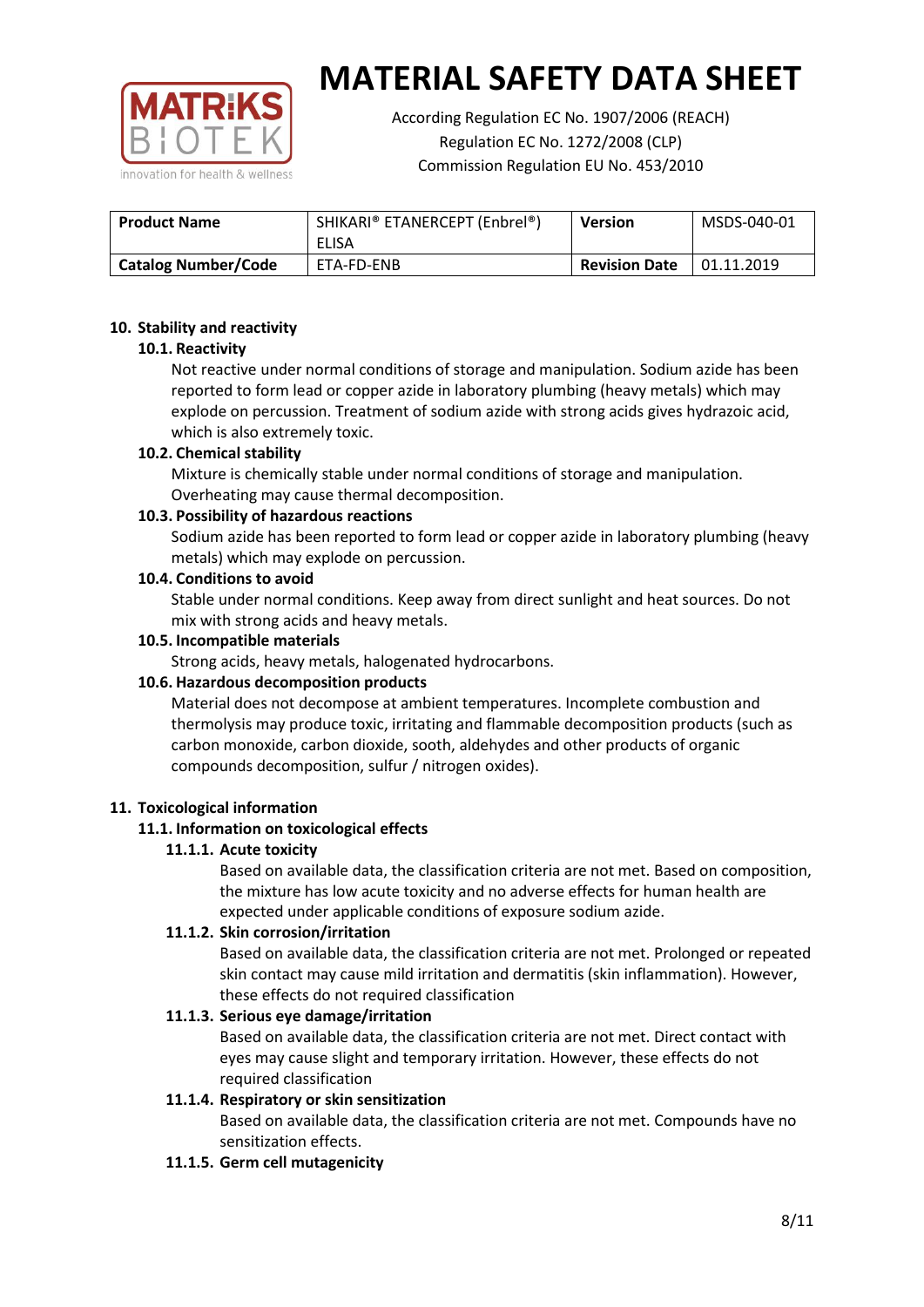

According Regulation EC No. 1907/2006 (REACH) Regulation EC No. 1272/2008 (CLP) Commission Regulation EU No. 453/2010

| <b>Product Name</b>        | SHIKARI® ETANERCEPT (Enbrel®)<br>ELISA | <b>Version</b>       | MSDS-040-01 |
|----------------------------|----------------------------------------|----------------------|-------------|
| <b>Catalog Number/Code</b> | ETA-FD-ENB                             | <b>Revision Date</b> | 01.11.2019  |

Based on available data, the classification criteria are not met. Compounds have no potential for mutagenic activity.

## **11.1.6. Carcinogenicity**

Based on available data, the classification criteria are not met. Compounds have no potential for carcinogenic activity.

## **11.1.7. Reproductive toxicity**

Based on available data, the classification criteria are not met. Compounds have no potential for reproductive toxicity.

## **11.1.8. STOT-single exposure**

Based on available data, the classification criteria are not met

## **11.1.9. STOT-repeated exposure**

Based on available data, the classification criteria are not met.

## **11.1.10. Aspiration hazard**

Based on available data, the classification criteria are not met.

## **12. Ecological information**

#### **12.1. Toxicity**

No data available.

- **12.2. Persistence and degradability** No data available.
- **12.3. Bio accumulative potential** No data available.

**12.4. Mobility in soil**

No data available.

## **12.5. Results of PBT and vPvB assessment**

The substances in the mixture do not meet the PBT/vPvB criteria according to REACH, annex XIII (content <0,1% w/w); the substances in the mixture are not included in the Candidate List of SVHC.

#### **12.6. Other adverse effects** No data available.

## **13. Disposal considerations**

## **13.1. Waste treatment methods**

Product: Waste should be disposed of in accordance with federal, state and local environmental control regulations. Must not be composed together with household garbage.

Uncleaned packaging: Waste should be disposed of in accordance with federal, state and local environmental control regulations. Must not be composed together with household garbage.

General notes: Water hazard class 1 (German Regulation) (Self-assessment): Slightly hazardous for water. Do not allow undiluted product or large quantities of it to reach ground water, water course or sewage system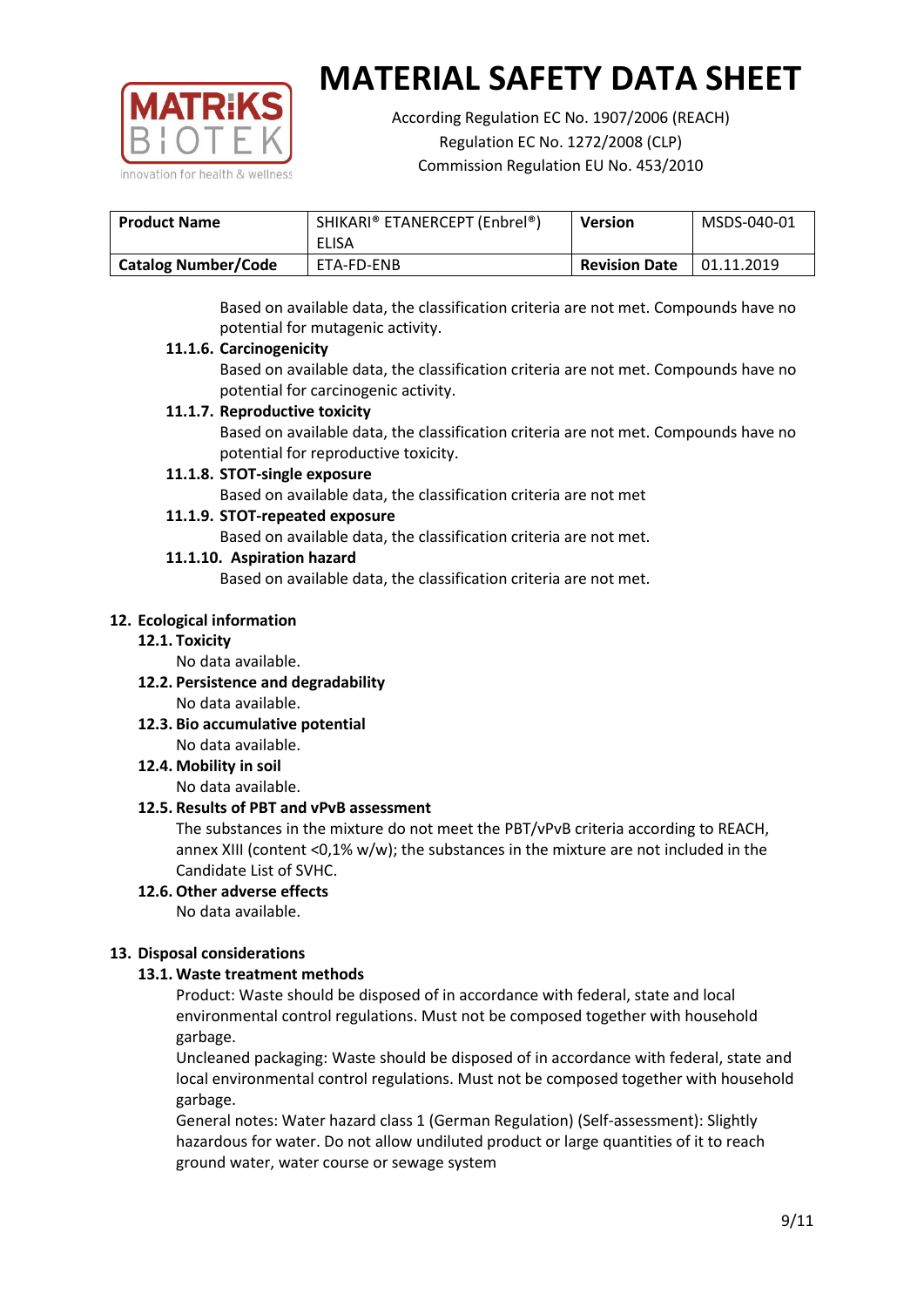

According Regulation EC No. 1907/2006 (REACH) Regulation EC No. 1272/2008 (CLP) Commission Regulation EU No. 453/2010

| <b>Product Name</b>        | SHIKARI® ETANERCEPT (Enbrel®)<br>ELISA | <b>Version</b>       | MSDS-040-01 |
|----------------------------|----------------------------------------|----------------------|-------------|
| <b>Catalog Number/Code</b> | ETA-FD-ENB                             | <b>Revision Date</b> | 01.11.2019  |

## **14. Transport information**

The mixture is not classified as dangerous for transport according to ADR/RID/IMDG/ICAO/IATA/ DGR

- **14.1. UN number:** None
- **14.2. Un proper shipping name:** None
- **14.3. Transport hazard class(es):** None
- **14.4. Packing group:** None
- **14.5. Environmental hazards:** None
- **14.6. Special precautions for user:** Not applicable.
- **14.7. Transport in bulk according to Annex II of MARPOL 73/78 and the IBC Code:** Not applicable.

#### **15. Regulatory information**

This Safety Data Sheet is prepared according to;

REGULATION (EC) No 1907/2006 OF THE EUROPEAN PARLIAMENT AND OF THE COUNCIL of 18 December 2006 concerning the Registration, Evaluation, Authorization and Restriction of Chemicals (REACH), establishing a European Chemicals Agency, amending Directive 1999/45/EC and repealing Council Regulation (EEC) No 793/93 and Commission Regulation (EC) No 1488/94 as well as Council Directive 76/769/EEC and Commission Directives 91/155/EEC, 93/67/EEC, 93/105/EC and 2000/21/EC

## **15.1. Safety, health and environmental regulations/legislation specific for the substance or mixture**

No data available.

## **15.2. Chemical safety assessment**

No data available.

#### **16. Other information**

# **16.1. "H code" and "R Phrases" used in this document**

| H301 | Toxic if swallowed |
|------|--------------------|
|------|--------------------|

- H311 Toxic in contact with skin
- H314 Causes severe skin burns and eye damage
- H315 Causes skin irritation
- H317 May cause an allergic skin reaction
- H319 Cause serious eye irritation
- H331 Toxic if inhaled
- H335 May cause respiratory irritation
- H400 Very toxic to aquatic life